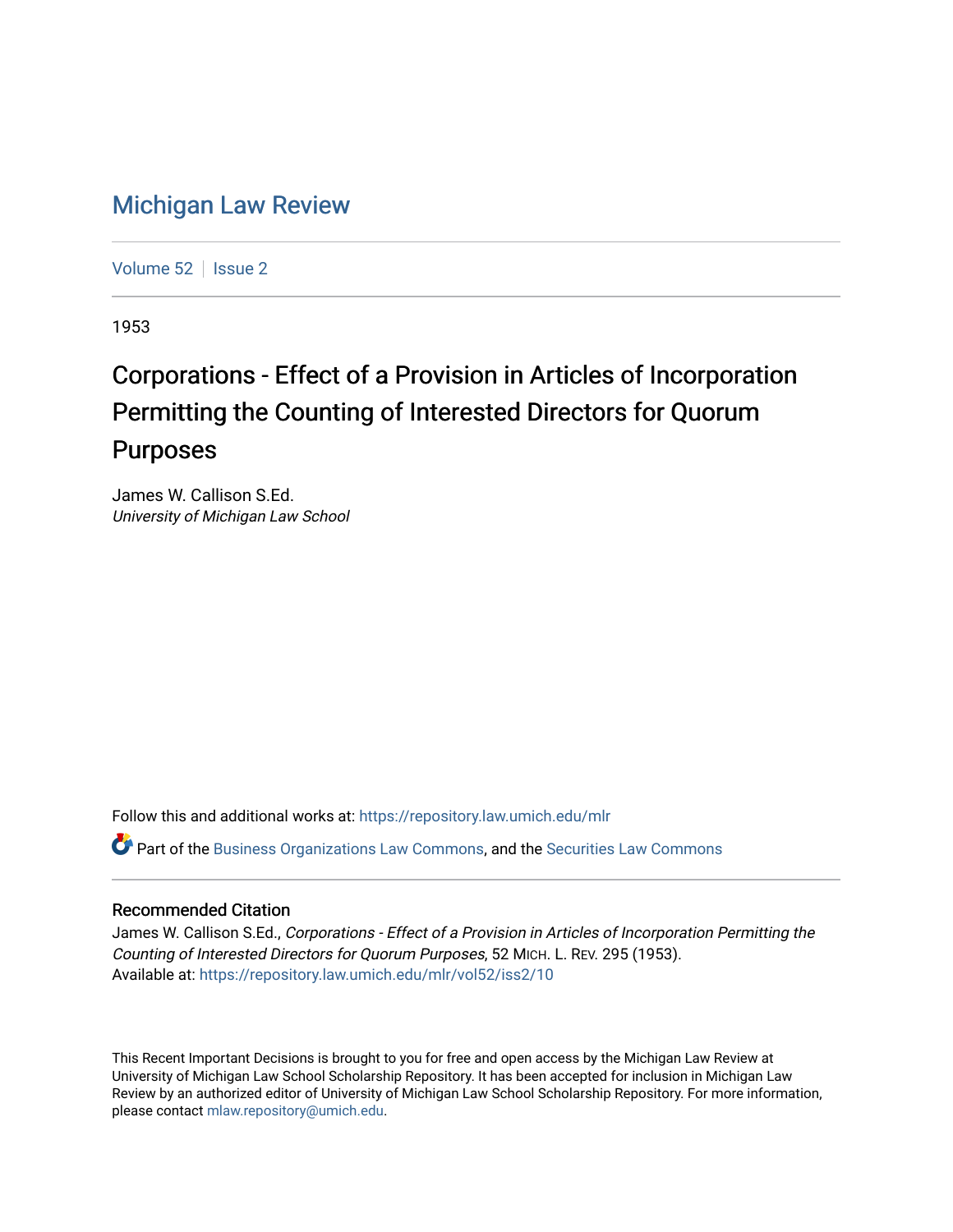CORPORATIONS - EFFECT OF A PROVISION IN ARTICLES OF INCORPORATION PERMITTING THE COUNTING OF INTERESTED DIRECTORS FOR OUORUM PURPOSES -Plaintiffs, minority stockholders, sought to restrain the consummation of a merger agreement between defendant Mayflower and Hilton corporations because the plan had not been approved by a quorum of disinterested directors of Mayflower.1 Defendants relied upon a provision in Mayflower's articles of incorporation which stated that " . . . any director may be counted in determining the existence of a quorum at any meeting of the Board of Directors of this Corporation for the purpose of authorizing any contract or transaction [between this Corporation and any other corporation in which any director or officer of this Corporation is pecuniarily or otherwise interested or is a director, member or officer of such corporation] with like force and effect as if he were not so interested, or were not a director, member or officer of such corporation. . . *.'12* In reply, plaintiffs contended that because this provision was contrary to the Delaware common law rule precluding the counting of interested directors for quorum purposes it was in violation of the corporation statute which permitted only provisions consistent with the law of the state to be included in articles of incorporation.3 On appeal, *held,* such a provision does not violate the Delaware statute, at least in situations where the action

1 Generally a director is deemed to be "interested" in a transaction when, as a result of the action taken by the board of directors, he may receive a financial benefit or be subjected to a financial loss, directly or indirectly. See SPELLMAN, CORPORATE DIRECTORS 465 (1931), and 2 FLETCHER, Cyc. CORP., perm. ed., 213 (1931). In the principal case, Hilton owned 83% of Mayflower's stock. The court does not set out with clarity the interest which the Mayflower directors had, except to note they were all "nominees of Hilton." If they were not financially interested in Hilton, it may be doubted whether the mere fact that Hilton elected them would make them "interested" directors. It is not clear that even holding stock in Hilton would disqualify them. See 2 FLETCHER, Cyc. CORP., perm. ed., 213 (1931).

2Principal case at 117, n. 3.

a Delaware General Corporation Law §5(8), Del. Rev. Code (1935) §2037(8). This provision is now found in Del. Code Ann. (1953) tit. 8,  $$102(b)(1)$ .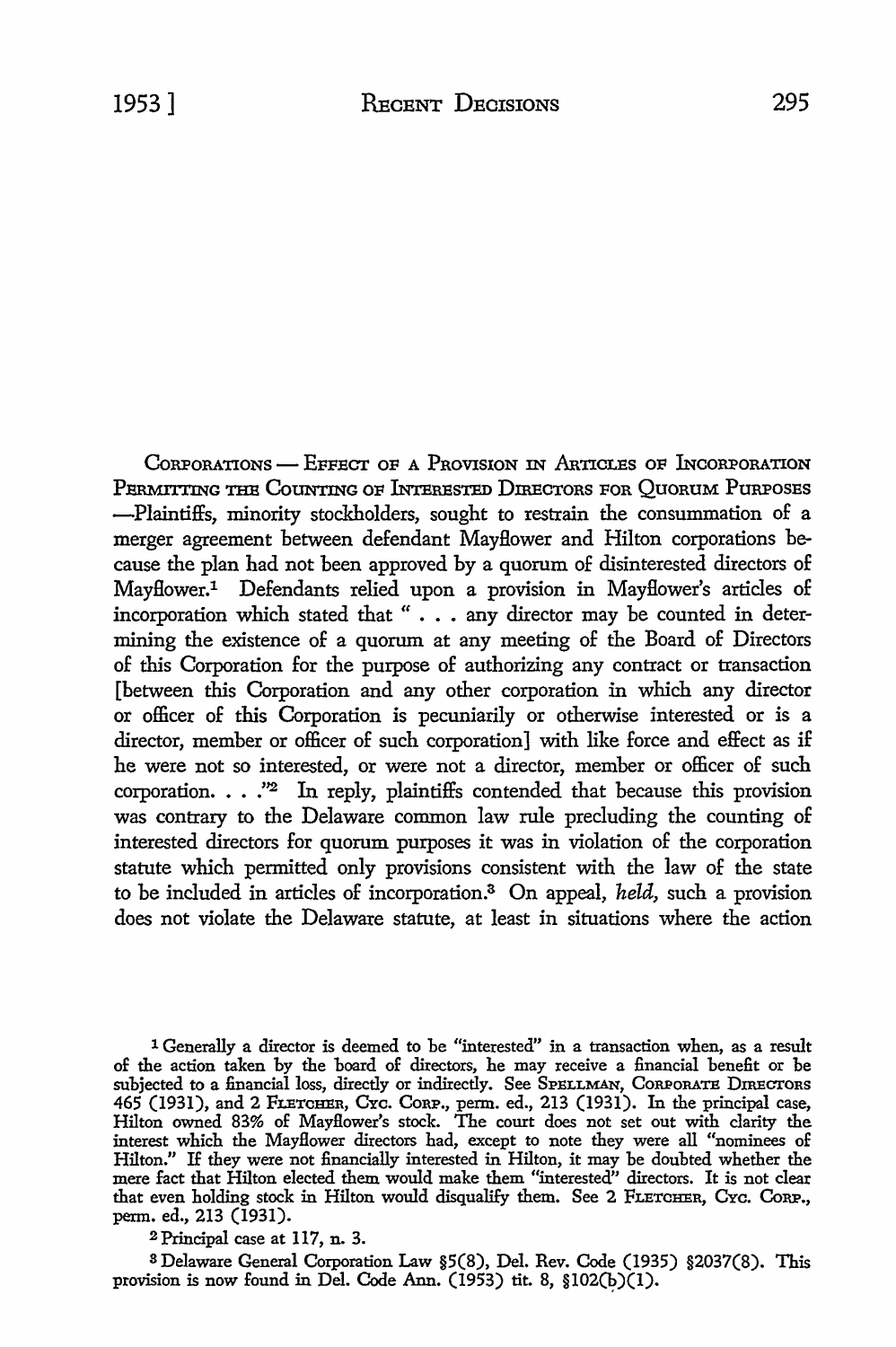taken by the board of directors must be submitted for stockholders' approval.<sup>4</sup> *Sterling v. Mayflower Hotel Corp.,* (Del. 1952) 93 A. (2d) 107.

In the absence of a contrary provision in the pertinent corporation statute, articles of incorporation or by-laws, a majority of the board of directors of a corporation constitutes a quorum.<sup>5</sup> When a quorum is present, a majority of the directors attending the meeting has power to decide any question coming before that meeting.<sup>6</sup> Nevertheless, a director who has a personal interest<sup>7</sup> in a contract or transaction with his corporation is generally not qualified to act for the corporation concerning such contract or transaction.<sup>8</sup> Thus, in the absence of a contrary provision in the corporation statute or articles of incorporation, it is held that a director cannot vote on a resolution affecting the subject of his interest, at least if his vote is necessary to carry or defeat the resolution.<sup>9</sup> This in turn has led the overwhelming majority of our courts *to* declare that an interested director cannot be counted for quorum purposes if the board is about to consider a question involving his interest.<sup>10</sup> Where an interested director attempts to act for the corporation, the approach is different from that taken where the court is considering the result of relations between a director, acting solely for himself, and his corporation. In the former situation, the director is usually held to be completely disqualified *to* act, without regard to his good faith or the fairness of his actions, while in the latter the fairness of the contract or transaction is of prime importance.11 Although there is general agreement as to these basic rules, there is a remarkable lack of authority on the validity of a provision in corporate articles purporting to authorize the counting

<sup>4</sup>There was no provision in the Delaware statute relative to the right of an interested director to- be counted for quorum purposes or to vote. Compare the Michigan General Corporation Act, Mich. Comp. Laws (1948) §450.13, 1[5, which may inferentially authorize certain interested directors to vote or be counted toward a quorum. It should be noted that the merger plan in the principal case was later approved by a majority of the Mayflower stockholders, which may have removed the necessity for prior action by the board of directors. The court assumed it did not in deciding the question presented.

52 FLETCHER, CYC. CORP., perm. ed., 204 (1931); SPELLMAN, CORPORATE DIREC-TORs 338 (1931),

<sup>6</sup>2 FLETCHER, CYc. CoRP., perm. ed., 210 (1931).

7 See note 2 supra.

<sup>8</sup>See the cases cited in notes 9 and IO infra.

<sup>9</sup>Many cases are collected in SPELLMAN, CoRPoRATE DIRECTORS 471 (1931); 175 A.L.R. 577 at 596 et seq. (1948).

10 The Delaware decision relied upon by plaintiffs in the principal case is Blish v. Thompson Auto. Arms Corp., 30 Del. Ch. 538, 64 A. (2d) 581 (1948). Many cases in support of the majority rule are collected in SPELLMAN, CoRPORATE DIRECTORS 472 (1931); 2 FLETCHER, CYc. CoRP., perm. ed., 211 (1931); and 175 A.L.R. 577 (1948). The few cases allowing the interested director to be counted for quorum purposes include Leavitt v. Oxford & G.M.S. Co., 3 Utah 265, l P. 356 (1883); Buell v. Buckingham & Co., 16 Iowa 284 (1864); Gumaer v. Cripple Creek Tunnel, etc., Co., 40 Colo. 1, 90 · P. 81 (1907). The Colorado decision seems to have been overlooked by later Colorado cases, however. See cases cited in 175 A.L.R. 577 at 596 (1948). Some courts even hold that an interested director cannot be present during the discussion and vote on a matter involving his interest. See 175 A.L.R. 577 at 596 et seq. (1948).

11 See excellent discussion in SPELLMAN, CORPORATE DIRECTORS 465 (1931).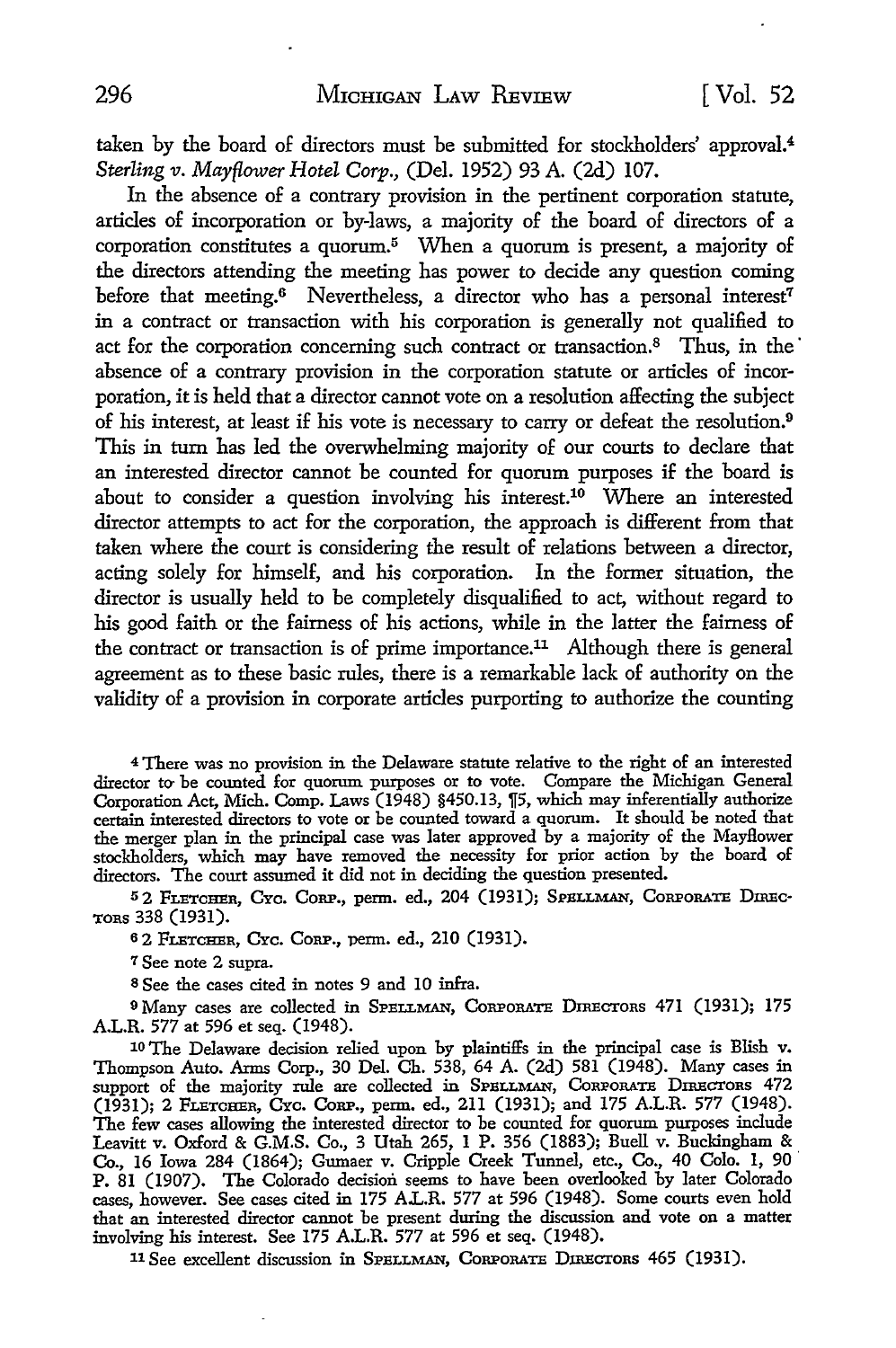of an interested director for quorum purposes. Specifically, the question is whether the stockholders may contract in opposition to the common law rule.<sup>12</sup> A provision similar to that in Mayflower's articles has been upheld by one other court.13 There is also some authority which, while not squarely deciding this question, indicates that a similar result would be reached if the issue were raised. For example, there are some decisions, resting in part upon provisions authorizing interested directors to vote, which have approved action taken at meetings where there was an obvious lack of a disinterested quorum, although the quorum question was not specifically considered.14 Jurisdictions which as a general rule do not permit interested directors to be counted for quorum purposes have sustained action taken in the absence of a disinterested quorum in particular instances.15 Although broad language is used, these results usually rest upon some strong policy consideration such as the fact that an opposite decision would unduly delay corporate action without any countervailing advantage to the objecting stockholder. A by-law has been upheld which provided that directors originally counted as part of a quorum might withdraw when matters in which they had an interest were to be considered, and that the meeting, although thereafter made up of less than the number originally required for a quorum, might proceed with its business.16 There are some considerations which indicate the soundness of these results. First, the common law rule appears to have been developed for the protection of stockholders. However, where the stockholders are notified in advance of the removal of the interested director's disabilities, it would seem they should have little complaint when the . director acts for the corporation. They should be estopped from attacking bona fide action of the board merely because some or all of the directors counted for quorum purposes were interested in the result of the action.<sup>17</sup> Second, approval of the action taken would seem quite justified in a situation like the one presented in the principal case. Otherwise corporate action on an advantageous transaction might be forestalled merely because a majority of the board is interested in the subject of the transaction.18 Finally, where the action taken

12 The validity of these provisions, which are more common than the number of decisions would indicate, is seldom questioned unless most or all of the directors acting on a particular matter were interested, and even then the attack usually forms part of a fight by one group of stockholders to block action desired by another.<br><sup>13</sup> Piccard v. Sperry Corp., (D.C. N.Y. 1943) 48 F. Supp. 465. Even this case is not

a clear decision because it rested in part upon lack of applicable state authority. Faint authority will also be found in Adams v. Mid-West Chevrolet Corp., 198 Okla. 461, 179 P. (2d) 147 (1946), and Francis v. Brigham Hopkins Co., 108 Md. 233, 70 A. 95 (1908).

<sup>14</sup>Spiegal v. Beacon Participations, Inc., 297 Mass. 398, 8 N.E. (2d) 895 (1937); Everett v. Phillips, 288 N.Y. 227, 43 N.E. (2d) 18 (1942). As to the effect of such a clause when the result of a transaction is under scrutiny, compare Whalen v. Hudson Hotel Co., 183 App. Div. 316, 170 N.Y.S. 855 (1918). .

15 Kirn v. Kraus Plumbing Co., 12 Ohio App. 55 at 60-62 (1919); Meyer v. Fort Hill Engraving Co., 249 Mass. 302, 143 N.E. 915 (1924).

16 El Cajon Portland Cement Co. v. Wentz Engineering Co., (6th Cir. 1908) 165 F. 619.

17 See Spellman, Corporate Directors 474 (1931).

18 The problem of forestalling corporate action is particularly acute when a fight